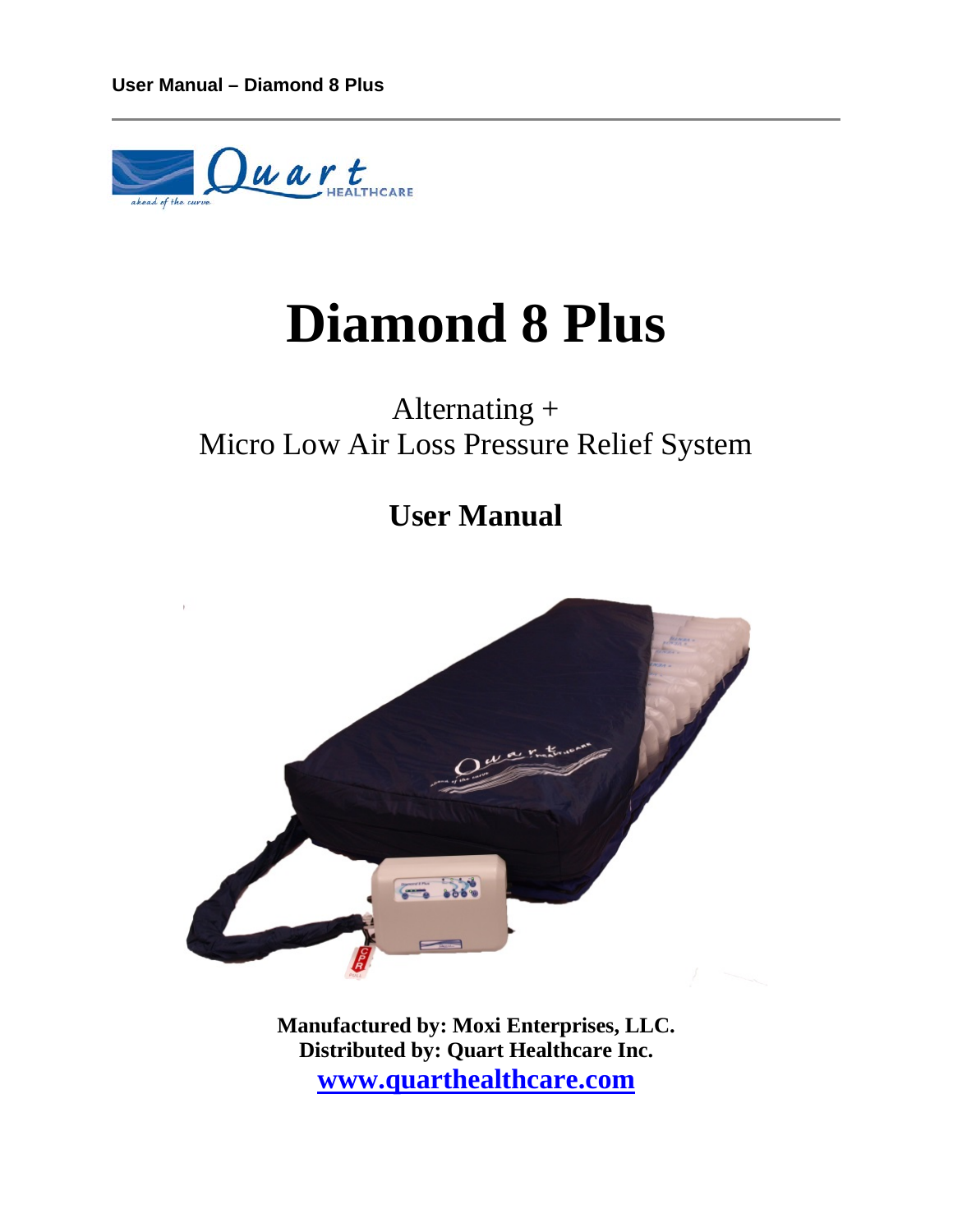

#### **Warning**

- ❖ Connect the Master Control unit to a proper power source
- Do not use the system in the presence of any flammable gases (such as Anesthetic
- ❖ Agents)
- $\triangle$  Keep the pump and mattress away from sources of liquid and open flames
- $\triangle$  Keep mattress away from sharp objects
- The device is not AP/APG protected
- $\triangle$  Keep mattress system away from heating devices

# **Caution**

- Consult clinical instructor before use of mattress
- $\bullet$  Support surfaces should always be used in conjunction with a care plan that includes
- $\triangleleft$  the turning/repositioning of the patient over a 24 hour period
- $\triangle$  The control unit should only be repaired by an authorized distributor
- Do not drop the control unit or store it in direct sunlight or extreme cold conditions
- $\bullet$  Operation Temp:  $5^{\circ}$ C ~ 40°C R.H.: 15% ~ 93 %
- During operation, cell phone with a maximum output power of 2W shall be kept at
- $\div$  least of 3.3 m
- $\hat{\mathbf{\cdot}}$  The plug is used as the disconnection device from the AC mains. The plug shall be
- $\triangleleft$  located for easily accessible
- No modification of this equipment is allowed.

#### **Contraindications**

The system should not be applied to patients suffering from polytrauma with fractures of spine, pelvis, extremities and skull. Patients with neurological impairments and missing body perception needs their physician's prescription. Alternating pressure should not be applied to pain or pain-sensitive patients. In these cases we recommend the application of static mode or other suitable foam overlays or other materials which can be found Quart Healthcare product range.

People who suffer from allergies against any of the substances used for mattress or cells body should not be positioned on the mattress.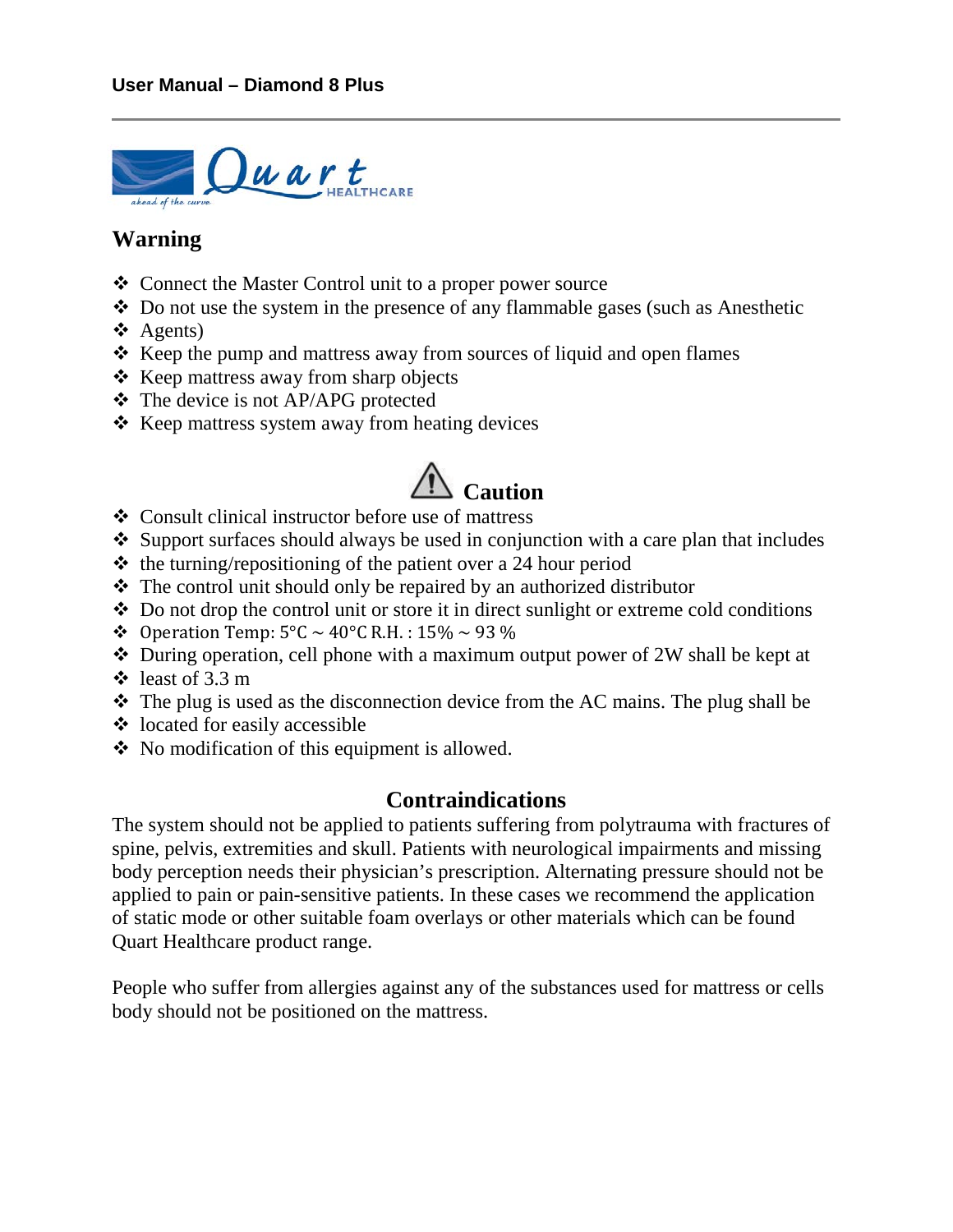

#### **Intended Use**

The Diamond 8 Plus system is a unique and innovative specialized mattress replacement unit. It features a patented 8-shape twin cell design; whereby, the bottom half of the cell is always inflated and the top half is free to alternate. The system utilizes micro low air loss technology with a low rate of flow. The advanced 3:1 alternating function also provides active prevention for pressure relief, especially for those in acute care and long term care settings (the cells inflate and deflate in a 3:1 cycle, meaning 2/3rds of the body is always supported at any one time). The soft-firm adjustment allows the patient to adjust the firmness or softness of the surface for optimal comfort. The surface also has 2 inches of enclosed convoluted foam to provide extra protection and comfort for the patient in case of power failure and the mattress deflates.

#### **Control Unit Features (pump)**

5 digital pressure setting for individual preference. The pump is set to default to<br>Alternation mode for daily operation. Press<br>the "Static Function" stopping the alternating<br>internating internation" stopping the alternati Alternation mode for daily operation. Press static addition the caregiver can select the "Static Function" stopping the alternating function and providing only micro-low air loss therapy

- $\triangle$  The auto firm function provides uniform firmness for nursing procedures
- Power failures produce an audio alarm for added safety. The alarm can be disabled by

pushing the ALARM RESET Button on the front panel

- Double insulation provides near silent operation
- The foot board mounting rack provides convenient placement for the control unit on the bed
- $\triangle$  Individual air cushion design for maximum pressure distribution
- Centre air cells are vented to provide micro low air loss therapy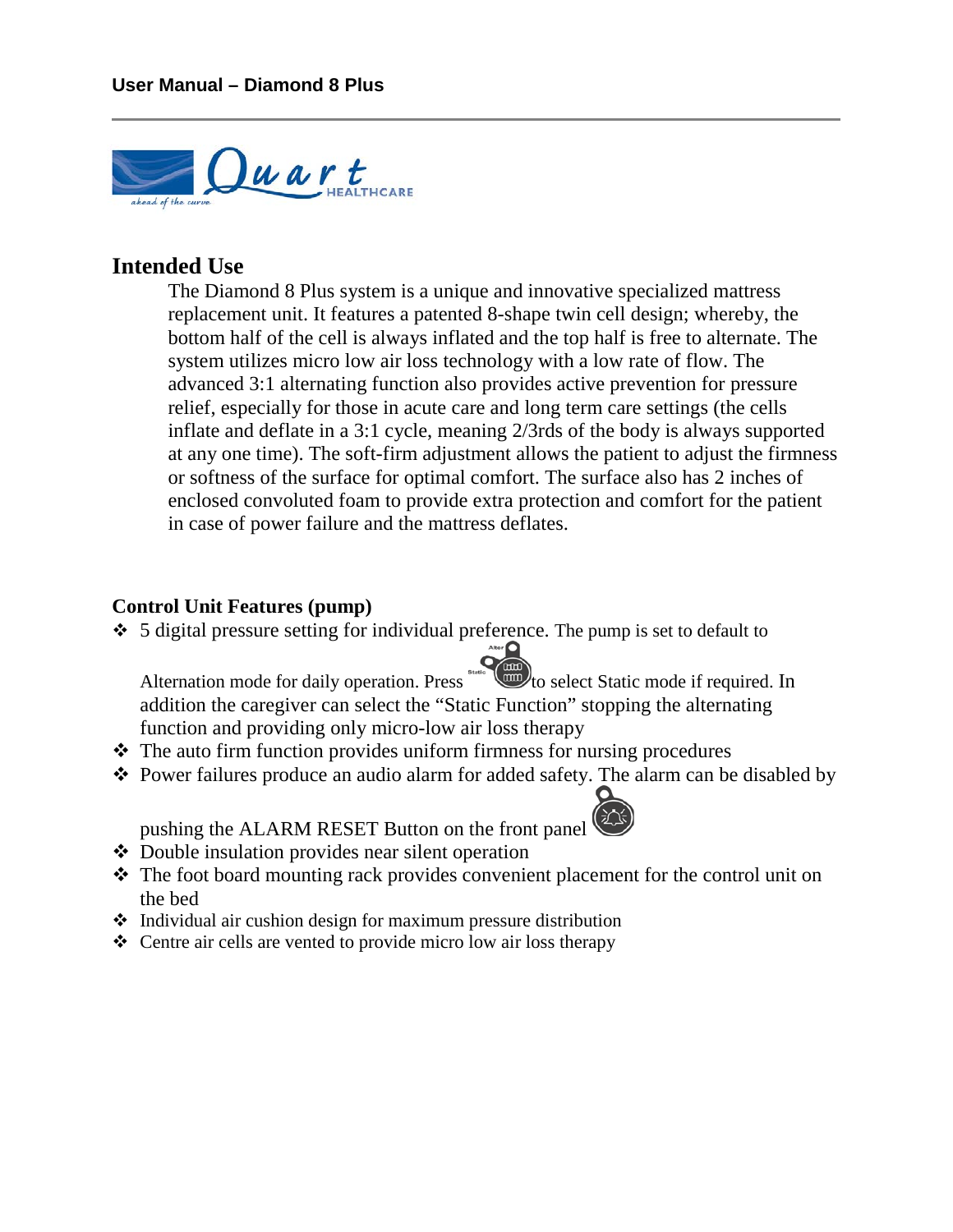

#### **Master Control Unit**

| Part No.                               | <b>FC-QHI0002</b>            |  |
|----------------------------------------|------------------------------|--|
| Device Identifier (Health Canada).     | FM-MOX0003S                  |  |
| Size (cm)                              | 34.5(L)x12.5 (W)x22.5(H)     |  |
| Weight (Kg)                            | 3.8                          |  |
| Cycle Time (min) 20 min                | 20 min                       |  |
| Min/Max Pressure                       | $20 \sim 60$ mmHg +/- 5 mmHg |  |
| Max Flow-rate                          | 8 L/min                      |  |
| Rated Voltage                          | AC 100-240V                  |  |
| <b>Rated Frequency</b>                 | 50/60 Hz                     |  |
| <b>Fuse Rating</b>                     | T1AH/250V                    |  |
| Current                                | $0.3 - 0.2A$                 |  |
| Classification(UL60601-1)              | Class II, Type BF            |  |
|                                        | Not AP or AGP Type           |  |
|                                        | Meet IP21 standard           |  |
| <b>Classification to Health Canada</b> | Class 2                      |  |
| Mode of Operation                      | Continuous                   |  |

#### **\*IP classification: IP21**

First number, 2 describes the level of protection from solid objects. (up to 12 mm, e.g. person's fingers.

Second number, 1 describes the level of protection from liquids. (Protection against vertically falling drops of water e.g. condensation.)

#### **Mattress Features**

| Part No#                                 | <b>FM-QHI0002</b>                      |  |
|------------------------------------------|----------------------------------------|--|
| <b>Device Identifier (Health Canada)</b> | <b>FM-MOX0003S</b>                     |  |
| Size (cm)                                | 89(W)x203(L)x24(H)                     |  |
| Weight (Kg)                              | $20$ Kg                                |  |
| <b>Cells Material</b>                    | Nylon w/PU backing                     |  |
| <b>Cover Type</b>                        | Zipper cover with removable foam base  |  |
| <b>Cover Material</b>                    | Nylon woven fabric w/PU coating finish |  |
| <b>Base Material</b>                     | Woven Polyester fabric w/ PVC backing  |  |
| <b>Cells Number</b>                      | 18 cells                               |  |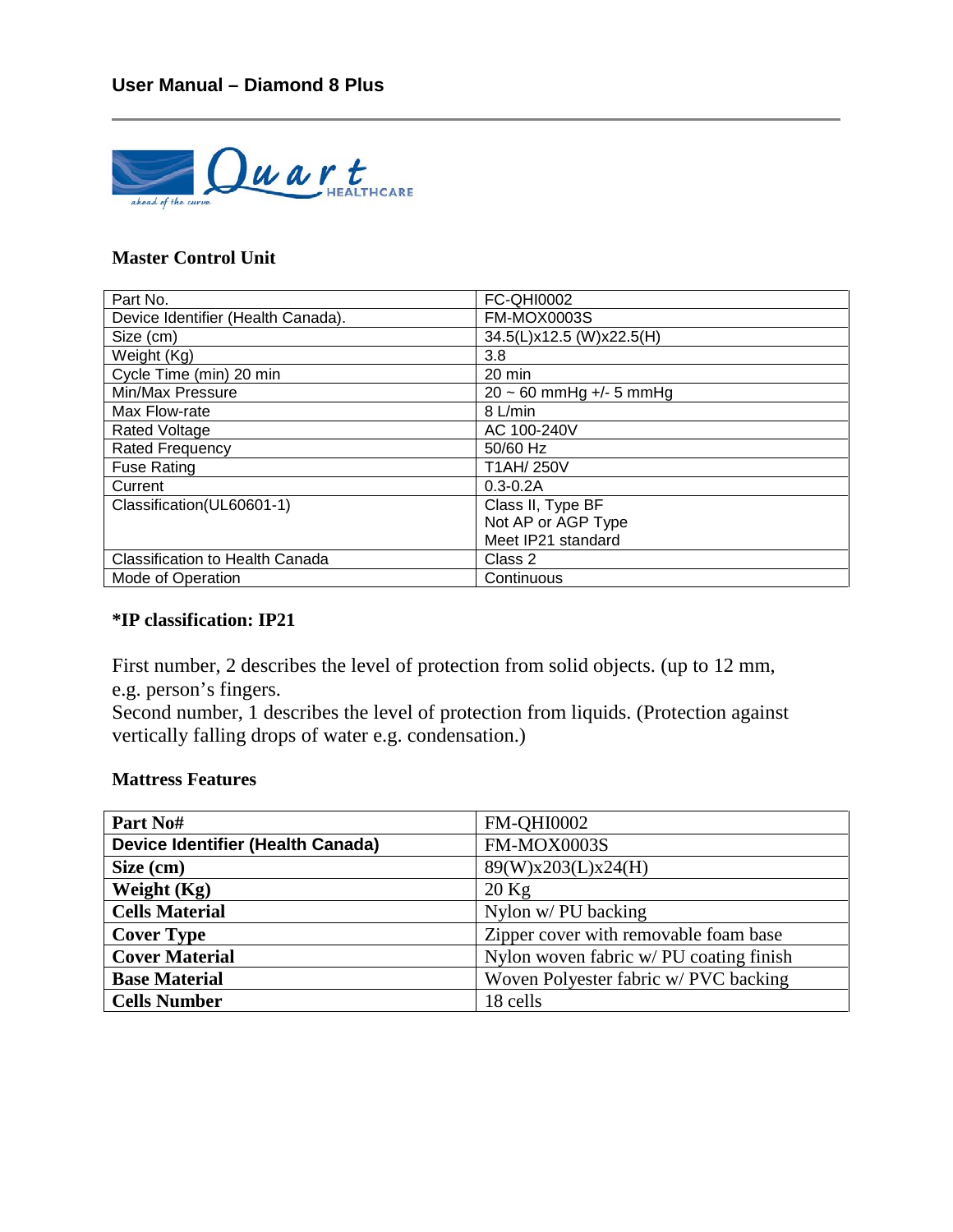

#### **Symbols Used**

| Class II Equipment              |
|---------------------------------|
| Refer to Accompanying Documents |
| Type BF Applied Part            |
| <b>Waste Disposal</b>           |
| Warning                         |

### **1. Instructions for Proper Use**

- i. Remove the existing mattress from the bed frame
- ii. Replace the standard mattress with mattress replacement system (orient mattress so that the air tube is at the foot of the bed)
- iii. Secure straps beneath the mattress to the bed frame
- iv. Hang the control unit on the foot board of the bed frame
- v. Attach the air tube connectors to the socket on the left panel of the control unit
- vi. Verify that air hoses are not kinked under the mattress
- vii. Attach cover to mattress
- viii. Plug in the control unit and turn on the master power switch on the right side panel (the STANDBY LED will illuminate)
	- ix. Push the STANDBY/OPERATE button on the front panel (OPERATE LED will now be illuminated and the control unit will be in operation)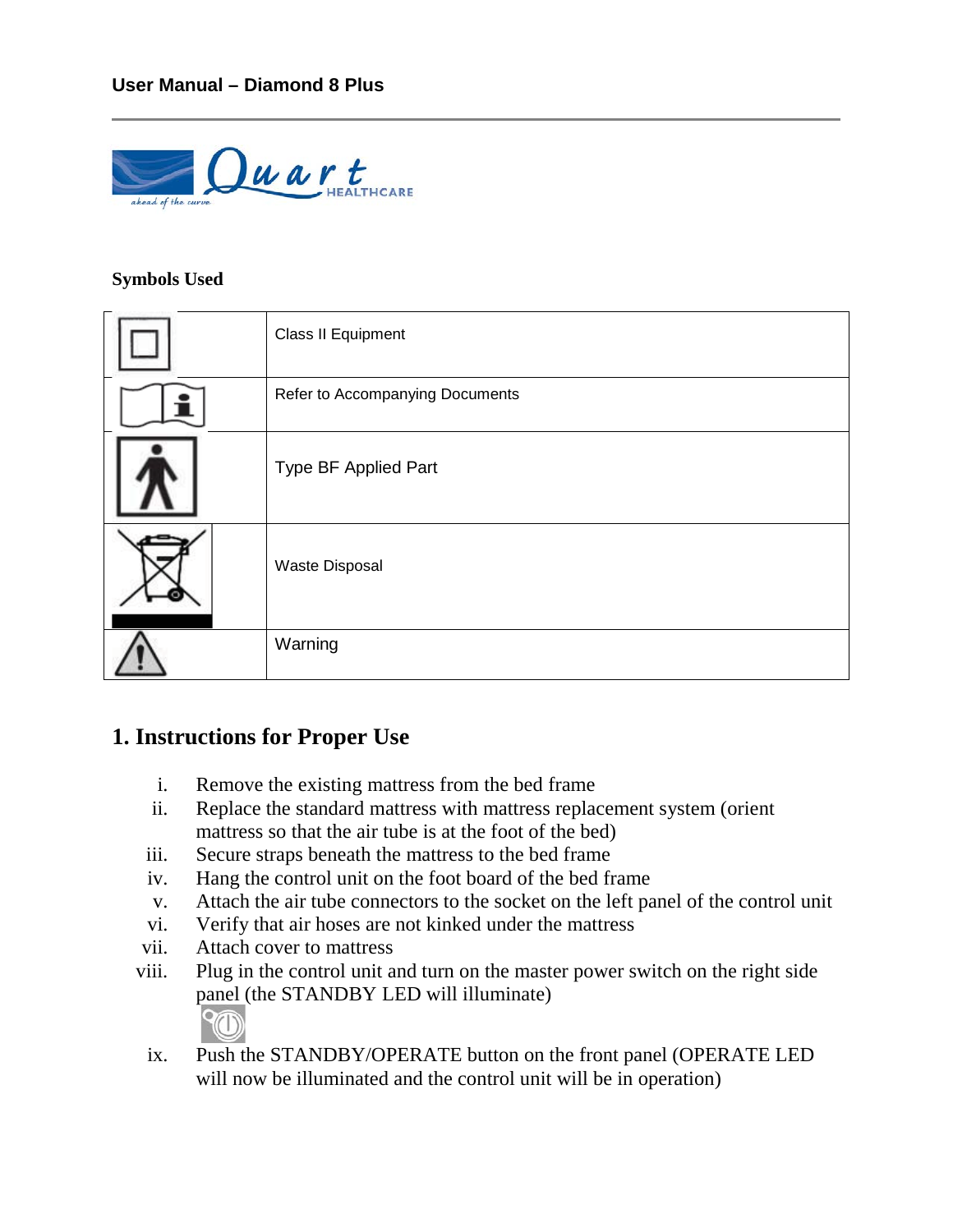

- x. Pressing MAX button will activate quick inflation to bring the mattress to a flat surface for performing nursing tasks with maximum pressure. The pump is set to default back to "ALTER" after 30 minutes of inflation. After the mattress is fully inflated, the caregiver can transfer the patient to the mattress
- xi. Push MAX again to release the fast inflation mode

### **Battery status: Battery**

Orange light will be illuminated if low battery. Green light will be flashing when battery is in recharge.

## O

### Low Pressure: **Low**<br>Pressure: Pressure

Possible air leaks or loose tubing connection result in low pressure.



Press the LOCK button for 3 seconds to unlock the face plate.



Push the STATIC button and adjust the comfort control by pressing the SOFT/FIRM button to achieve maximum patient comfort. On this mode the system provides only low air loss therapy. Perform a hand check by placing hand under the patient's buttocks between the cells and foam. The patient should have at least 4 cm of clearance between the buttocks and the bottom of the mattress.

#### **Dynamic Function:**

**Static Function**:

Push the alternate button to enable the 3:1 alternating function.

#### **CPR Deflation**:

For quick mattress deflation disconnect the hose connector from the controller and release the CPR quick deflation valve.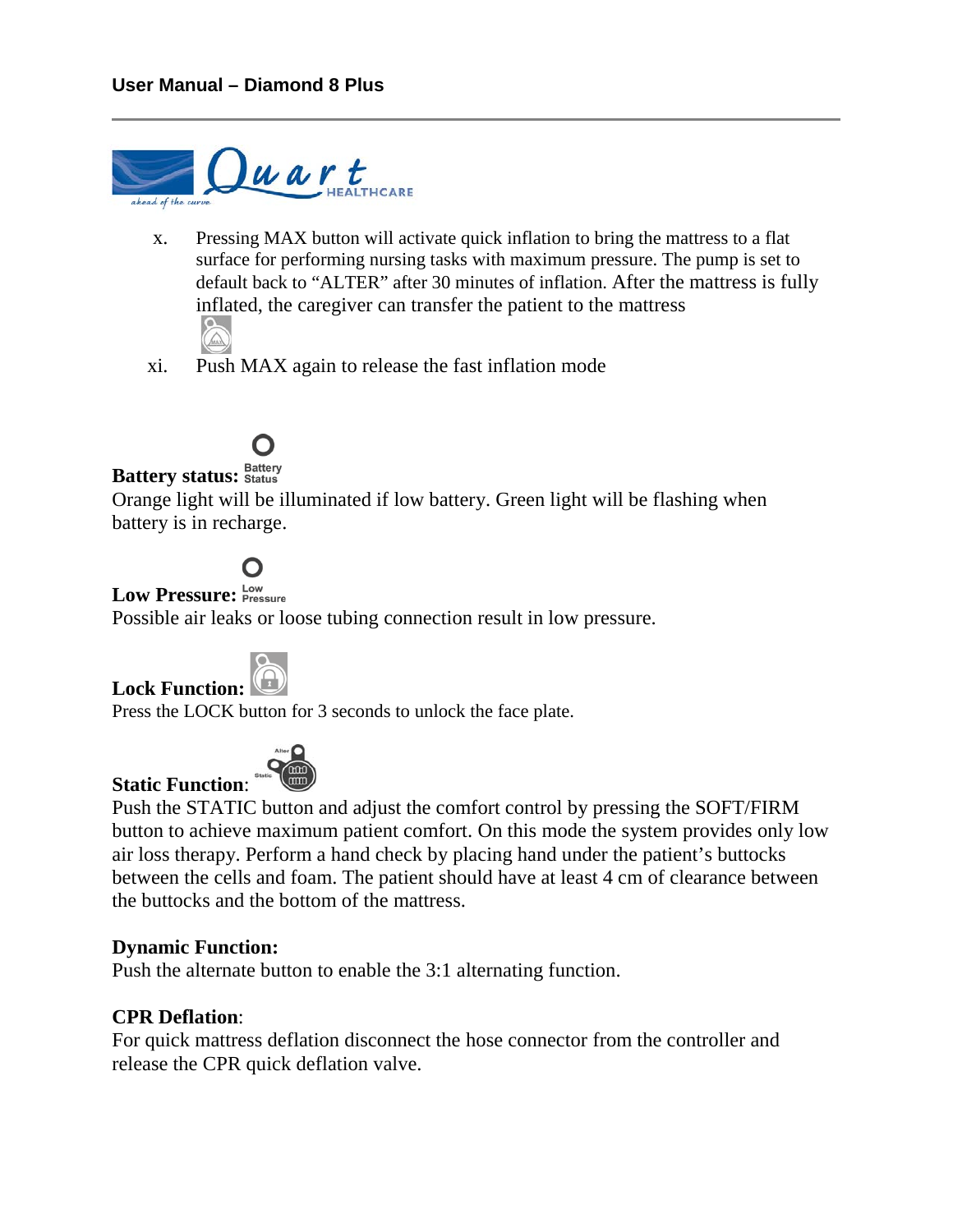

#### **2. Cleaning**

#### **Mattress Overlay**

The mattress should be cleaned on the bed weekly using a damp soft cloth and mild detergent.

If top sheet (Top cover) or base (Bottom cover) becomes grossly soiled, put on clean gloves, plastic gown and eye protection before removing top sheet or base and disposing according to standard hospital procedures for contaminated waste. Replace with clean covers.

**Covers** can be washed and thermally disinfected in a washing machine following below procedure: **(Never use phenol based cleaning solutions)**

| <b>Break washes</b> | Cold           | 10 minutes |
|---------------------|----------------|------------|
| Main washes         | $60^{\circ}$ C | 6 minutes  |
| Main washes         | $70^{\circ}$ C | 10 minutes |
| Extraction          |                | 2 minutes  |
| 3 Cold Rinses       |                |            |
| Extraction          |                | 5 minutes  |
|                     |                |            |
|                     |                |            |
| Main Wash           | $70^{\circ}$ C | 10 minutes |
| Extraction          |                | 2 minutes  |
| <b>Cold Rinses</b>  |                |            |
| Extraction          |                | 5 minutes  |
|                     | Pre-wash       | Cold       |

#### **TUMBLE DRYING OR TUNNEL DRYING IS NOT RECOMMENDED**

Mattress cells can be wiped with a solution of sodium hypochlorite 1000ppm or any other non-phenolic germicidal solution.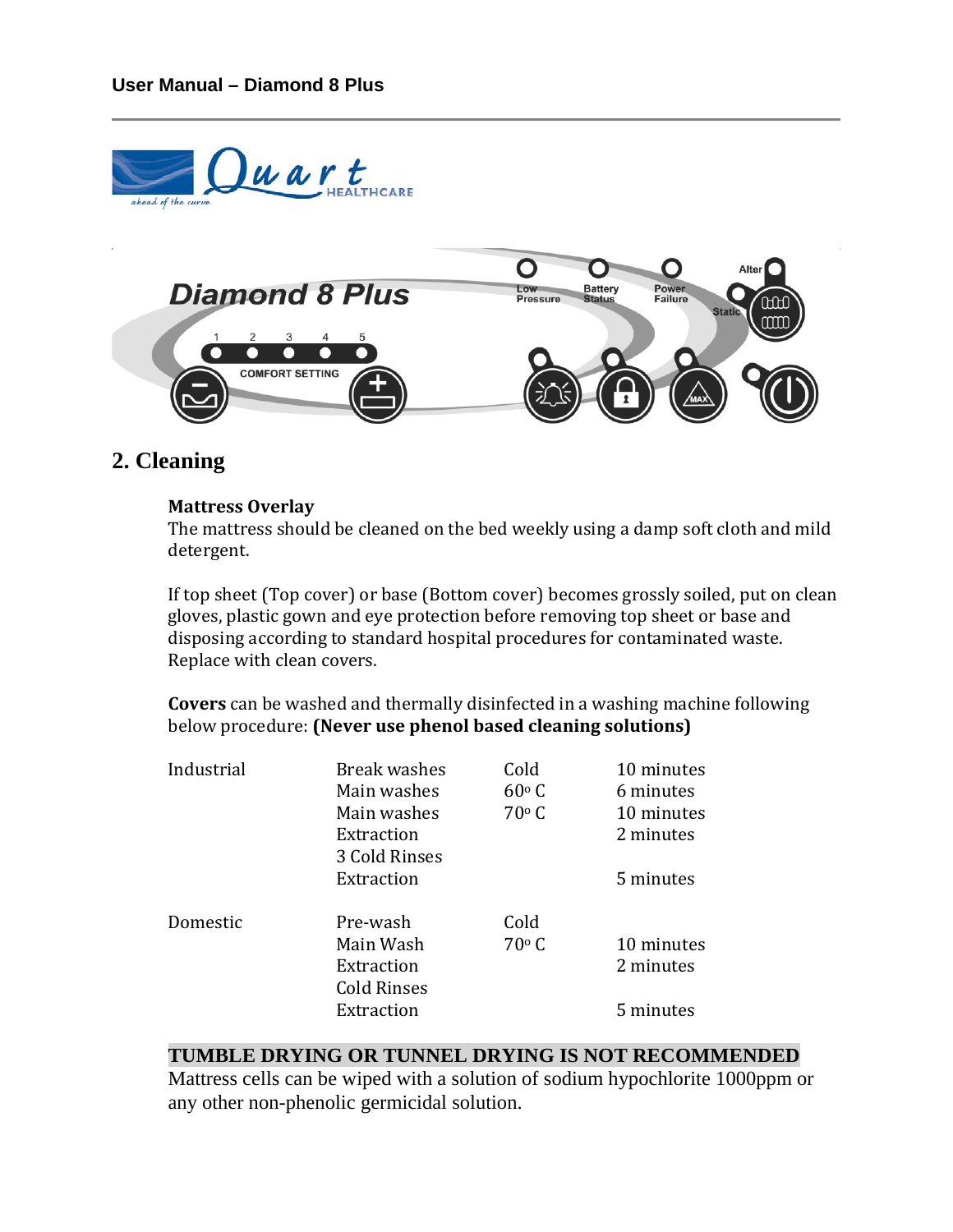

#### **Master Control Unit**

#### **SWITCH OFF THE ELECTRICAL SUPPLY TO THE PUMP AND DISCONNECT THE POWER CORD FROM THE MAIN SUPPLY BEFORE CLEANING AND INSPECTION**

The casing of the pump is manufactured from ABS plastic. If soiled it can be wiped down with a sodium hypochlorite solution to dilution of 1000ppm or any EPA approved hospital grade disinfectant. **(Do not use phenol based cleaning solution)**

The air filter should also be cleaned and checked as often as possible at a minimum of every six months. Air Filter can be removed by pinching center of the filter and pulling outward from the back of the Therapy control unit.

Cleaning procedure for air filter. 1. Remove Air filter and Replace a new Filter. 2. Use a soft bristle brush to remove dust and difficult dried-on soil.

**(Do not use phenol based cleaning solutions) (Switch off the electrical supply to the pump and disconnect the power cord from the main supply before cleaning and inspection)**

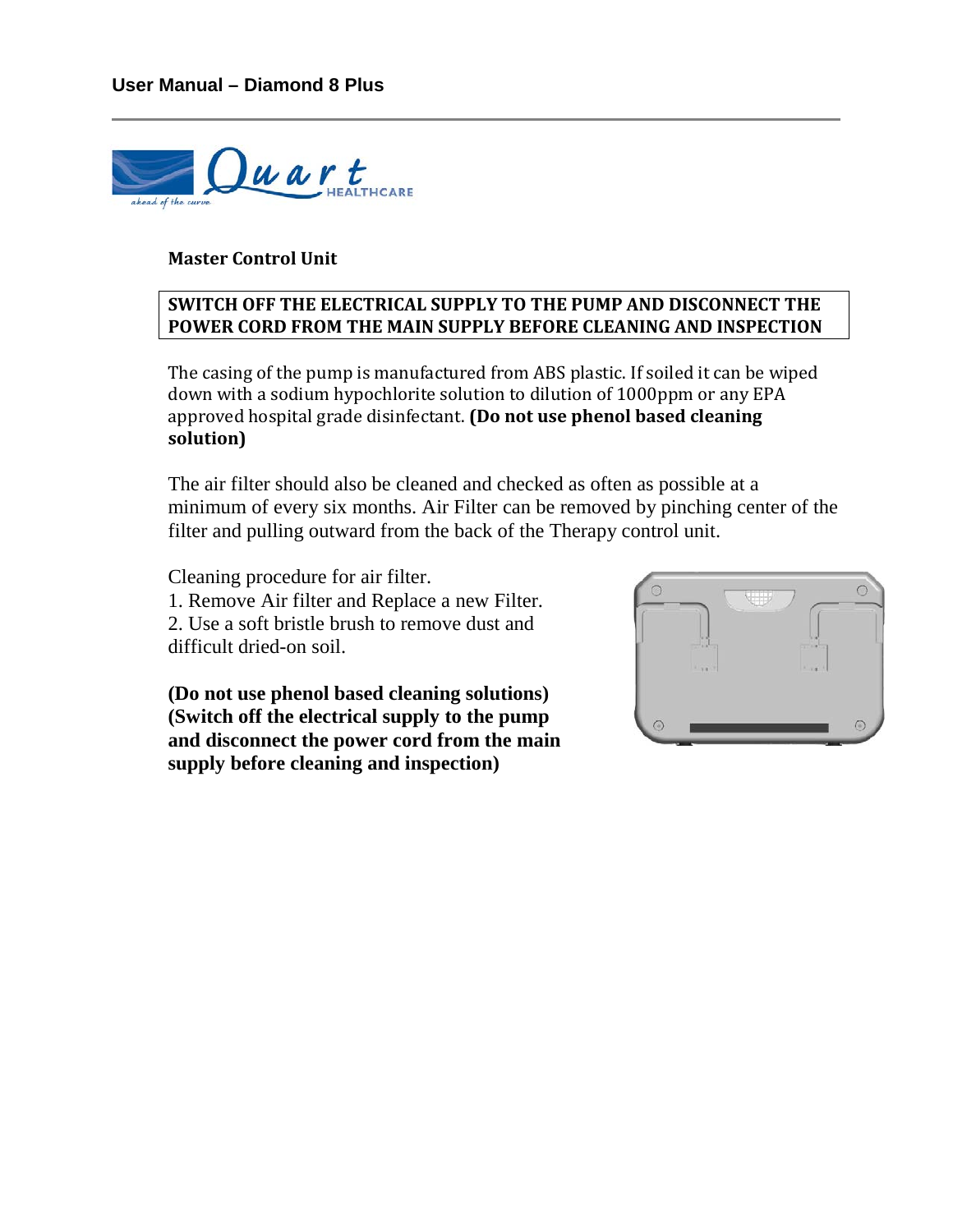

#### **3. Storage and Care**

#### **Control Unit:**

- Check the power cord and plug for abrasions and excessive wear
- $\triangle$  Plug in the unit and verify air flow from the hose connection ports
- ❖ Place in plastic bag for storage

#### **Mattress Replacement System:**

- Check the air manifold for kinks or breaks. Replace if necessary
- Twist open the CPR plug at the head of the mattress and disconnect the air feed tubes. All of the air will be expelled. Starting at the head of the mattress roll towards the foot of the bed. Use the base mounted straps to secure.
- $\triangle$  Place the system in a plastic bag for storage.

It is recommended that the following guidelines are used whenever the system is being stored or transported to another location:

| Temperature limitations | $-2560$ ° C $\Box$ C ~ 70° C |
|-------------------------|------------------------------|
| Relative humidity       | $30\% \sim 93\%$             |

#### **4. Waste Disposal**

This Product has been supplied from an environmentally aware manufacturer that complies with the WEEE.

This product may contain substances that could be harmful to the environment if disposed of in places (landfills) that are not appropriate according the legislation.

Please be environmentally responsible and recycle this product through your recycling facility at its end of life.